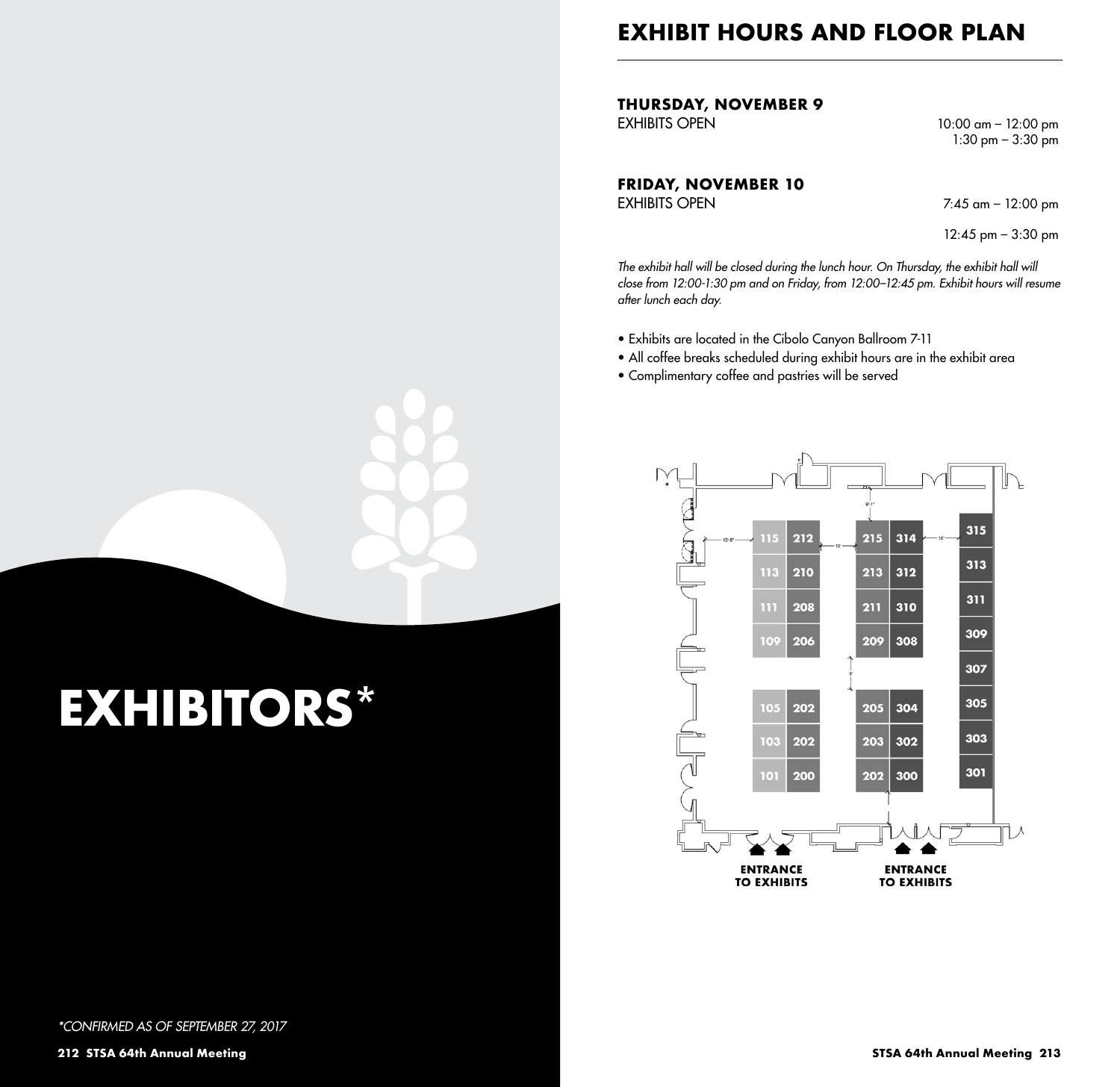#### **Acelity (KCI) Booth: 209**

San Antonio, TX 78249

*Acelity L.P. Inc. and its subsidiaries are a global advanced wound care company that leverages the strengths of Kinetic Concepts, Inc. and Systagenix Wound Management, Limited. Available in more than 80 countries, the innovative and complementary ACELITY™ product portfolio delivers value through solutions that speed healing and lead the industry in quality, safety and customer experience. Headquartered in San Antonio, Texas, Acelity employs nearly 5,000 people around the world.*

#### **AtriCure, Inc. Booth: 109**

Mason, OH 45040

*AtriCure provides solutions designed to decrease the Afib epidemic. AtriCure's Synergy™ Ablation System is approved for the treatment of persistent and longstanding persistent Afib in patients undergoing certain concomitant procedures.*

EXHIBITORS

**EXHIBITORS** 

Kennesaw, GA 30144

**CryoLife Booth: 203**

*Headquartered in suburban Atlanta, Georgia, CryoLife® is a leader in the manufacturing, processing, and distribution of implantable living tissues and medical devices used in cardiac surgical procedures. CryoLife® markets and sells products in more than 80 countries worldwide. For additional information about CryoLife®, visit our website, www.cryolife.com.*

#### **Delacroix-Chevalier Booth: 205**

Chaumont, France

*For 70 years, Delacroix-Chevalier is proud of marrying famous French manufacturer know-how to surgical excellence, to create instrumentation of today and tomorrow and convert surgical acts into successes. Our worldwide clients' confidence comes from our legendary quality and passion to simply bring you innovations.*

### **Edwards Lifesciences Booth: 304**

Irvine, CA 92614

*Edwards Lifesciences, based in Irvine, Calif., is the global leader in patientfocused medical innovations for structural heart disease, as well as critical care and surgical monitoring. For more information, visit www.Edwards.com and follow us on Twitter @EdwardsLifesci.*

#### **Johnson & Johnson Medical Devices Booth: 105** Cincinnati, OH 45242

*Having made significant contributions to surgery for more than a century, the Johnson & Johnson Medical Devices Companies are in the business of reaching more patients and restoring more lives. The group represents the most comprehensive surgical technology and specialty solutions business in the world, offering an unparalleled breadth of products, services, programs and research and development capabilities directed at advancing patient care while delivering clinical and economic value to health care systems worldwide.*

### **KLS-Martin Booth: 308**

Jacksonville, FL 32245

*KLS-Martin, a responsive company, is focused on the development of innovative products for oral, plastic and craniomaxillofacial surgery. New product developments in our titanium osteosynthesis plating systems allow these products to be used for rapid sternal fixation and reconstruction.*

#### **LifeNet Health Booth: 101**

Virginia Beach, VA 23453

#### *LifeNet Health helps save lives, restore health, and give hope to thousands of patients each year. We are the world's most trusted provider of transplant solutions, from organ procurement to new innovations in bio-implant technologies and cellular therapies—a leader in the field of regenerative medicine, while always honoring the donors and healthcare professionals that allow the healing process.*

Victor, NY 14564

#### **LSI Solutions Booth: 201**

*RAM® DEVICE*

*Automated dual curved needle annular suturing device places a 3.5mm wide horizontal mattress subannular suture in one squeeze.*

#### *SEW-EASY™ DEVICE*

*Automated dual straight needle prosthetic suturing device places sutures through the sewing cuff in one squeeze. With 10 years of proven clinical results and over 3 million fasteners sold worldwide, COR-KNOT® is suture fastening technology you can trust.*

# Minneapolis, MN 55432

#### **Medtronic Booth: 301 & 305**

*Through innovation and collaboration, Medtronic improves the lives and health of millions of people each year. Learn more about our technology, services and solutions at Medtronic.com.*

#### **Quest Medical Booth: 204** Allen, TX 75002

*Quest Medical, Inc. a medical device manufacturer and worldwide distributor specializing in protecting the heart during cardiac surgery with Quest MPS 2®. Quest focuses on providing better patient outcomes through superior quality products.*

#### **Scanlan International, Inc. Booth: 300** St. Paul, MN 55107

*Highest quality surgical products designed and manufactured by the Scanlan family since 1921. 3,000 stainless steel & titanium precision instruments, VATS Dennis Rib Cutter & Rocco Nodule Clamps, Single-Use Products.*

#### **Terumo Cardiovascular Group Booth: 103** Brighton, MI 48103

*At Terumo Cardiovascular Group, we develop, manufacture, and distribute medical devices for cardiac and vascular surgery with an emphasis on cardiopulmonary bypass, intra-operative monitoring and vascular grafting.*

## **Transonic Booth: 111**

Ithaca, NY 14850

*Transonic, the pioneer in CABG flow assessment, offers state-of-the-art technology for on-the-spot quantitative confirmation of bypass flow to guarantee early graft patency.*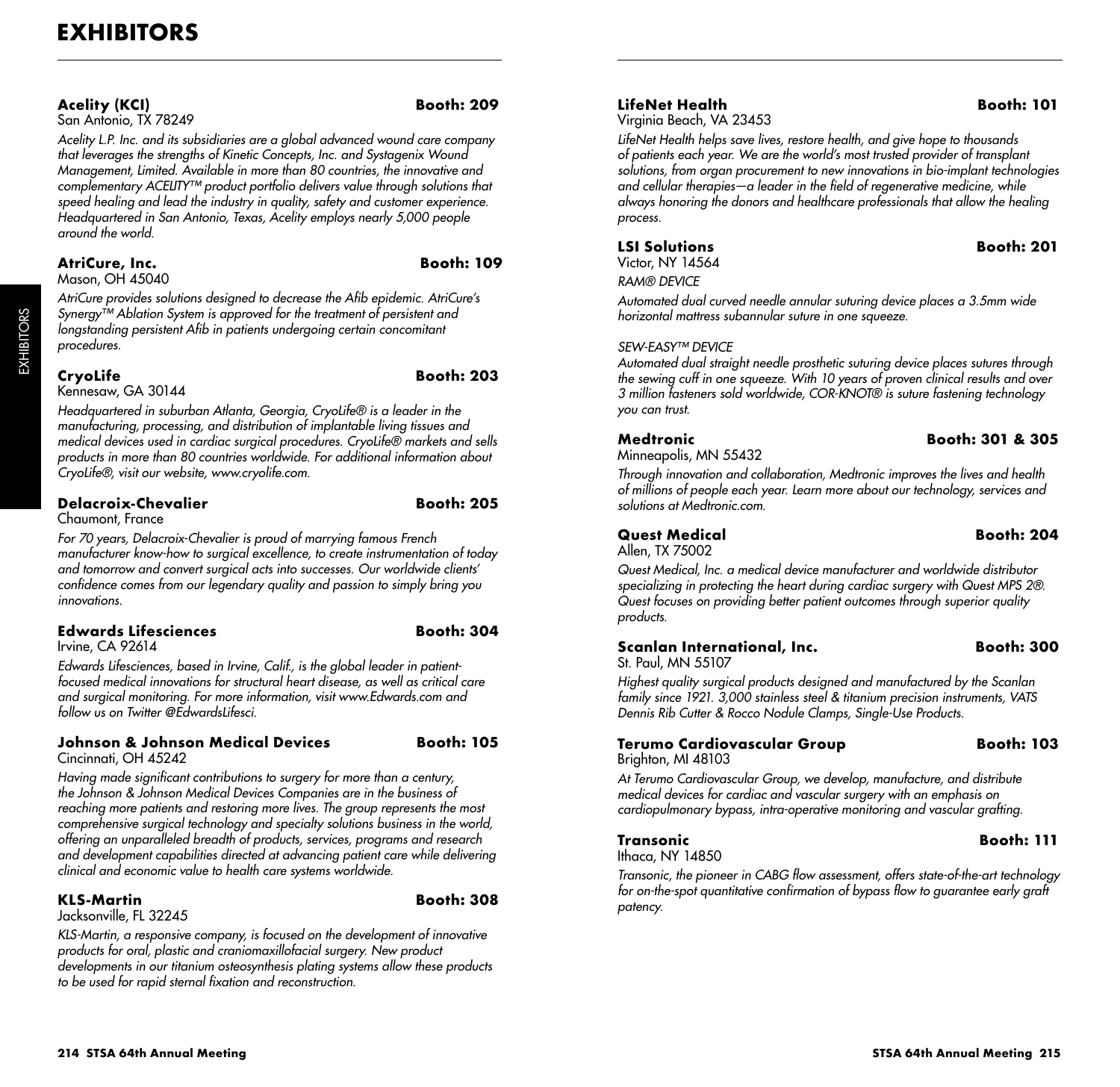#### **VasoPrep Surgical LLC Booth: 307** Morristown, NJ 07960

*VasoPrep Surgical is a medical device company with products focused on the importance of vein prep and why it's critical to patient outcomes.*

#### **Veran Medical Technologies** Booth: 200

St. Louis, MO 63114

*Veran has been empowering earlier cancer diagnoses since 2005. Our mission is to save lives by helping doctors diagnose cancer earlier and provide precision guidance to deliver potentially lifesaving therapy.*

#### **Vitalcor, Inc./Applied Fiberoptics Booth: 302** Westmont, IL 60559

*Coronary Artery Perfusion Cannula Balloon. LED light source (20,000+ hours) & Gemini Plus headlight with camera. Axiom Wound Drains with specialized Clot Stop. Titanium and stainless steel specialty instruments & retractors.*

#### **Wexler Surgical Booth: 202** Houston, TX 77035

*Wexler Surgical designs and manufactures a variety of titanium and stainless steel specialty surgical instruments and products for Cardiac, Vascular, Thoracic, and Micro Surgery.*

*Come see our VATS/MICS instruments and ask about our Optimus Series. Visit us online at www.wexlersurgical.com for more information about our products and services.*

## **Zimmer Biomet Booth: 206**

Jacksonville, FL 32218

*Founded in 1927 and headquartered in Warsaw, Indiana, Zimmer Biomet is a global leader in musculoskeletal healthcare. We design, manufacture and market a comprehensive portfolio of innovative Thoracic products and treatment solutions for surgeons and patients including, the RibFix™ Blu Thoracic Fixation System and the SternaLock® Blu Primary Closure System.*